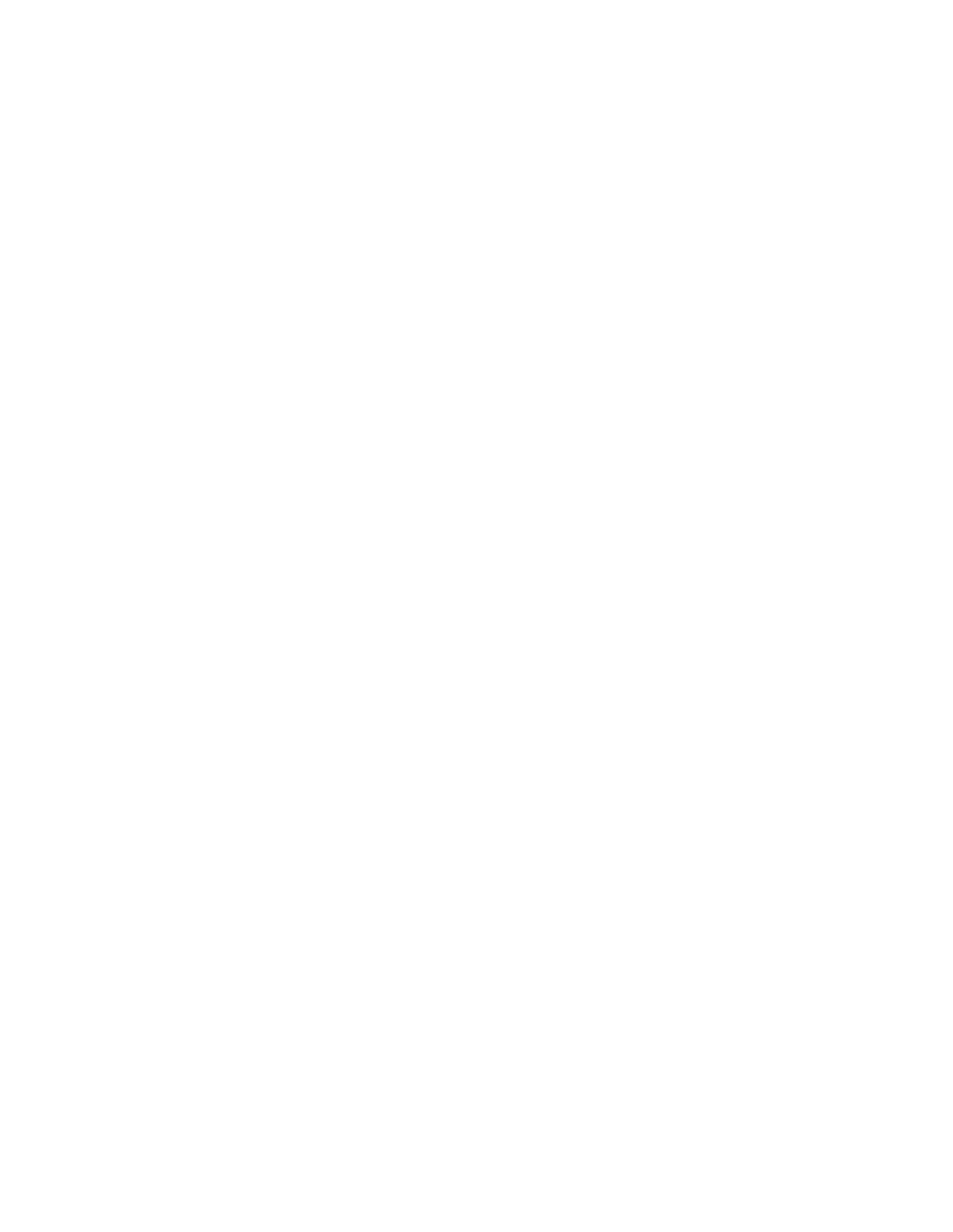TABLE 9 (continued) TABLE 9 (continued)

Panel B: Replicating Table 4 with Various Narcissism Measures Panel B: Replicating Table 4 with Various Narcissism Measures DV: Non-GAAP Exclusions DV: Non-GAAP Exclusions

|                                                                                                                                         |                                          |                                                           |                                    |                                                        | Narcissism Measure                                                            |                                                             |                                          |                                                           |                                                  |                                                    |
|-----------------------------------------------------------------------------------------------------------------------------------------|------------------------------------------|-----------------------------------------------------------|------------------------------------|--------------------------------------------------------|-------------------------------------------------------------------------------|-------------------------------------------------------------|------------------------------------------|-----------------------------------------------------------|--------------------------------------------------|----------------------------------------------------|
|                                                                                                                                         |                                          | Narcissism Index                                          | Photo Size                         |                                                        | Cash Pay<br>Relative                                                          |                                                             | Non-Cash Pay<br>Relative                 |                                                           | Signature Size                                   |                                                    |
|                                                                                                                                         | <b>I/B/E/S</b><br>Coef.<br>$\widehat{z}$ | et al. (2018)<br><b>Bentley</b><br>Coef.<br>$\widehat{c}$ | <b>I/B/E/S</b><br>Coef.<br>$\odot$ | et al. (2018<br>Bentley<br>$rac{\partial}{\partial x}$ | <b>I/B/E/S</b><br>Coef.<br>$\mathbf{e}$                                       | et al. (2018)<br>Bentley<br>Coef.<br>$\widehat{\mathbf{e}}$ | <b>I/B/E/S</b><br>Coef.<br>$\widehat{c}$ | et al. (2018)<br><b>Bentley</b><br>Coef.<br>$\circledast$ | <b>UB/E/S</b><br>Coef.<br>$\widehat{\mathbf{e}}$ | et al. (2018)<br>Bentley<br>Coef.<br>$\widehat{E}$ |
| Narcissism (H2:+)<br>BTM                                                                                                                | $0.09***$<br>$0.01**$                    | $0.10***$<br>$0.01**$                                     | $0.09***$<br>0.02                  | $0.10**$<br>$0.01*$                                    | $0.09***$<br>$0.01**$                                                         | $0.10***$<br>0.00                                           | $0.09***$<br>0.00                        | $0.10**$<br>$\overline{0}$ .                              | $0.10**$<br>$-0.00$                              | 0.14<br>$_{0.00}$                                  |
| SalesGrowth                                                                                                                             | $-0.14**$                                | $-0.15**$                                                 |                                    | $-0.15**$                                              | $-0.14**$                                                                     | $-0.15**$                                                   | $-0.14***$                               | $-0.15**$                                                 | $-0.17$ ***                                      |                                                    |
| <b>SizeEquity</b>                                                                                                                       | 0.00                                     | $0.03***$                                                 | $-0.14***$<br>0.00<br>$-0.01$      | $0.03***$                                              | 0.00                                                                          | $0.03***$                                                   | $0.00\,$                                 | $0.03***$                                                 | $-0.02*$                                         | $-0.26*$<br>0.02<br>$-0.32**$                      |
| Profitable                                                                                                                              | $-0.01$                                  | $-0.12***$                                                |                                    | $-0.12***$                                             | $-0.01$                                                                       | $-0.12***$                                                  | $-0.01$                                  | $-0.12***$                                                | $-0.02$                                          |                                                    |
| <b>ROA</b>                                                                                                                              | $2.28***$                                | $-0.94*$                                                  | $2.23***$                          | $-1.04*$                                               | $2.24***$                                                                     | $-1.08*$                                                    | $2.24***$                                | $-1.03*$                                                  | $3.62***$                                        | 0.96                                               |
| Firm Fixed Effects                                                                                                                      | $\frac{1}{2}$                            | $\frac{1}{2}$                                             | $\overline{\mathsf{z}}$            | $\frac{1}{2}$                                          | $\tilde{z}$                                                                   | $\frac{1}{2}$                                               | $\frac{1}{2}$                            | $\rm \stackrel{\circ}{\mathbf{Z}}$                        | $\frac{1}{2}$                                    | ż                                                  |
| Industry Fixed Effects                                                                                                                  | Yes                                      | Yes                                                       | Yes                                | Yes                                                    | Yes                                                                           | Yes                                                         | Yes                                      | Yes                                                       | Yes                                              |                                                    |
| Year-Quarter Fixed Effects                                                                                                              | Yes                                      | Yes                                                       | Yes                                | Yes                                                    | Yes                                                                           | Yes                                                         | Yes                                      | $\mathbf{Yes}$                                            | Yes                                              | Yes<br>Yes                                         |
| Observations<br>Adjusted R <sup>2</sup>                                                                                                 | 0.05<br>19,092                           | 0.10<br>6,353                                             | 0.04<br>19,092                     | 0.08<br>6,353                                          | 0.05<br>19,092                                                                | 0.08<br>6,353                                               | 0.04<br>19,092                           | 0.08<br>6,353                                             | 0.07<br>4,970                                    | 0.14<br>1,416                                      |
| ***, ** Indicate coefficients statistically different from zero                                                                         |                                          |                                                           |                                    |                                                        | at the 1 percent, 5 percent, and 10 percent levels (two-tailed), respectively |                                                             |                                          |                                                           |                                                  |                                                    |
| All continuous variables are winsprized at the 1 percent and 99 percent levels. Standard errors are clustered by firm and vear-quarter. |                                          |                                                           |                                    |                                                        |                                                                               |                                                             |                                          |                                                           |                                                  |                                                    |

All continuous variables are winsorized at the 1 percent and 99 percent levels. Standard errors are clustered by firm and year-quarter. ₹ λ 2  $\leq$ All variables are as defined in Appendix A. All variables are as defined in Appendix A.

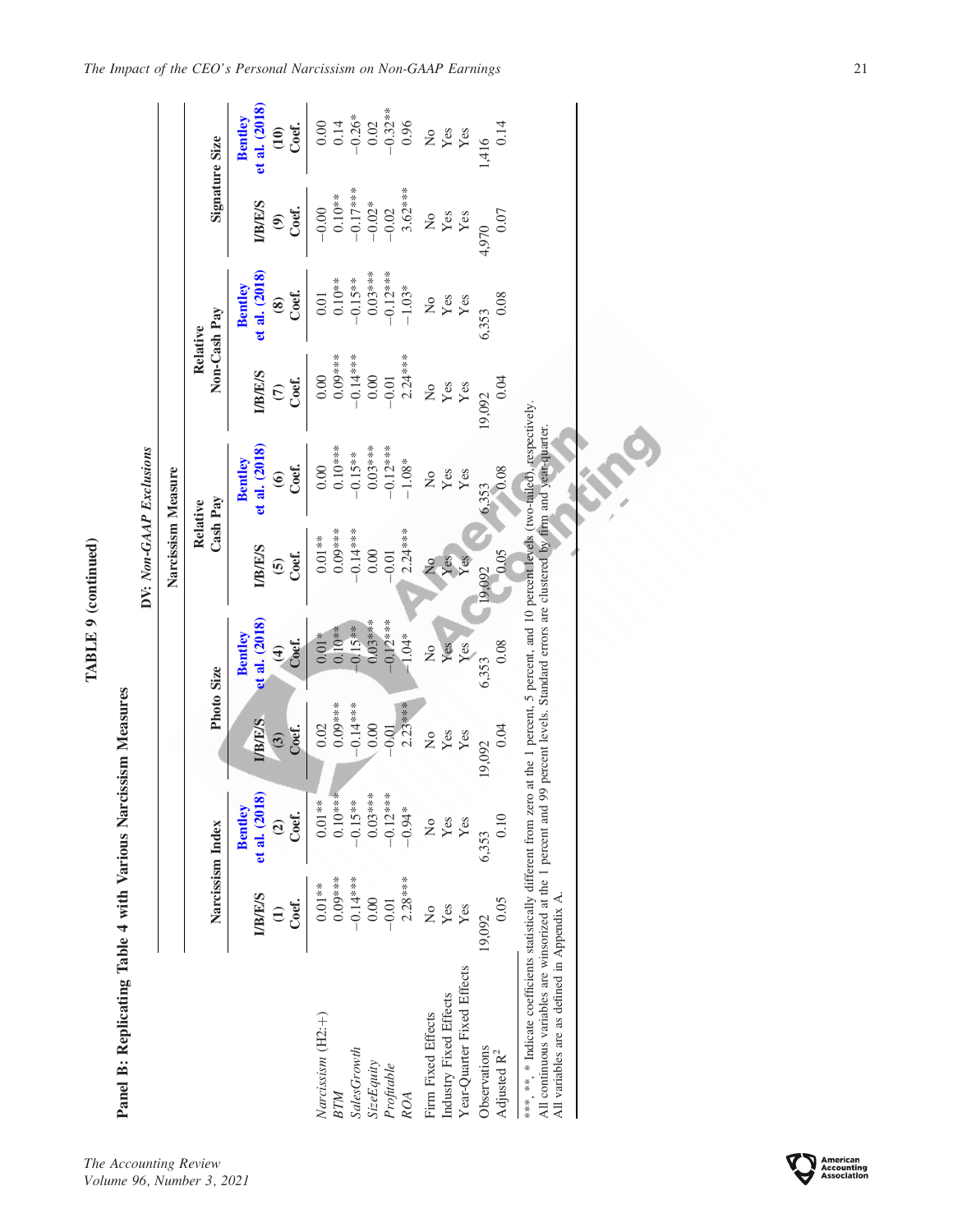## REFERENCES

- <span id="page-21-0"></span>Adams, R. B., H. Almeida, and D. Ferreira. 2005. Powerful CEOs and their impact on corporate performance. Review of Financial Studies 18 (4): 1403–1432. <https://doi.org/10.1093/rfs/hhi030>
- Amernic, J. H., and R. J. Craig. 2010. Accounting as a facilitator of extreme narcissism. Journal of Business Ethics 96 (1): 79–93. [https://](https://doi.org/10.1007/s10551-010-0450-0) [doi.org/10.1007/s10551-010-0450-0](https://doi.org/10.1007/s10551-010-0450-0)
- Anderson, J. R., and M. E. Tirrell. 2004. Too good to be true: CEOs and financial reporting fraud. Consulting Psychology Journal 56 (1): 35–43. <https://doi.org/10.1037/1061-4087.56.1.35>
- Barton, J., and P. Simko. 2002. The balance sheet as an earnings management constraint. The Accounting Review 77 (s-1): 1–27. [https://](https://doi.org/10.2308/accr.2002.77.s-1.1) [doi.org/10.2308/accr.2002.77.s-1.1](https://doi.org/10.2308/accr.2002.77.s-1.1)
- Baumker, M., P. Biggs, S. E. McVay, and J. Pierce. 2014. The disclosure of non-GAAP earnings following Regulation G: An analysis of transitory gains. Accounting Horizons 28 (1): 77–92. <https://doi.org/10.2308/acch-50645>
- Bentley, J. W., T. Christensen, K. Gee, and B. Whipple. 2018. Disentangling managers' and analysts' non-GAAP reporting. *Journal of* Accounting Research 56 (4): 1039–1081. <https://doi.org/10.1111/1475-679X.12206>
- Bertrand, M., and A. Schoar. 2003. Managing with style: The effect of managers on firm policies. *Quarterly Journal of Economics* 118 (4): 1169–1208. <https://doi.org/10.1162/003355303322552775>
- Bhattacharya, N., E. L. Black, T. E. Christensen, and C. R. Larson. 2003. Assessing the relative informativeness and permanence of pro forma earnings and GAAP operating earnings. Journal of Accounting and Economics 36 (1/3): 285–319. [https://doi.org/10.1016/j.](https://doi.org/10.1016/j.jacceco.2003.06.001) [jacceco.2003.06.001](https://doi.org/10.1016/j.jacceco.2003.06.001)
- Black, D. E., and T. E. Christensen. 2009. U.S. managers' use of "pro forma" adjustments to meet strategic earnings targets. Journal of Business Finance and Accounting 36 (3/4): 297–326. <https://doi.org/10.1111/j.1468-5957.2009.02128.x>
- Black, D. E., T. E. Christensen, J. T. Ciesielski, and B. C. Whipple. 2018. Non-GAAP reporting: Evidence from academia and current practice. Journal of Business Finance and Accounting 45 (3/4): 259–294. <https://doi.org/10.1111/jbfa.12298>
- Bowen, R. M., A. K. Davis, and D. A. Matsumoto. 2005. Emphasis on pro forma versus GAAP earnings in quarterly press releases: Determinants, SEC intervention, and market reactions. The Accounting Review 80 (4): 1011–1038. [https://doi.org/10.2308/accr.](https://doi.org/10.2308/accr.2005.80.4.1011) [2005.80.4.1011](https://doi.org/10.2308/accr.2005.80.4.1011)
- Bradshaw, M. T., and R. G. Sloan. 2002. GAAP versus the street: An empirical assessment of two alternative definitions of earnings. Journal of Accounting Research 40 (1): 41–66. <https://doi.org/10.1111/1475-679X.00038>
- Bradshaw, M. T., T. E. Christensen, K. Gee, and B. C. Whipple. 2018. Investor preference and manager motivation for non-GAAP earnings: Correcting for measurement error in empirical research. Working paper, Boston College.
- Brown, L. D., and K. Sivakumar. 2003. Comparing the quality of two operating income measures. Review of Accounting Studies 4 (8): 561–572. <https://doi.org/10.1023/A:1027328418571>
- Brunell, A. B., W. A. Gentry, W. K. Campbell, B. J. Hoffman, K. W. Kuhnert, and K. G. DeMarree. 2008. Leader emergence: The case of the narcissistic leader. Personality and Social Psychology Bulletin 34 (12): 1663–1676. <https://doi.org/10.1177/0146167208324101>
- Campbell, W. K., B. J. Hoffman, S. M. Campbell, and G. Marchisio. 2011. Narcissism in organizational contexts. Human Resource Management Review 21 (4): 268–294. <https://doi.org/10.1016/j.hrmr.2010.10.007>
- Campbell, W. K., G. D. Reeder, C. Sedikides, and A. J. Elliot. 2000. Narcissism and comparative self-enhancement strategies. Journal of Research in Personality 34 (3): 329–347. <https://doi.org/10.1006/jrpe.2000.2282>
- Chatterjee, A., and D. C. Hambrick. 2007. It's all about me: Narcissistic chief executive officers and their effects on company strategy and performance. Administrative Science Quarterly 52 (3): 351–386. <https://doi.org/10.2189/asqu.52.3.351>
- Chatterjee, A., and D. C. Hambrick. 2011. Executive personality, capability cues, and risk taking: How narcissistic CEOs react to their successes and stumbles. Administrative Science Quarterly 56 (2): 202-237. <https://doi.org/10.1177/0001839211427534>
- Cragun, O., K. J. Olsen, and P. M. Wright. 2020. Making CEO narcissism research great: A review and meta-analysis of CEO narcissism. Journal of Management 46 (6): 908–936. <https://doi.org/10.1177/0149206319892678>
- Doyle, J. T., J. N. Jennings, and M. T. Soliman. 2013. Do managers define non-GAAP earnings to meet or beat analyst forecasts? *Journal* of Accounting and Economics 56 (1): 40–56. <https://doi.org/10.1016/j.jacceco.2013.03.002>
- Doyle, J. T., R. J. Lundholm, and M. T. Soliman. 2003. The predictive value of expenses excluded from "pro forma" earnings. Review of Accounting Studies 8 (2/3): 145–174. <https://doi.org/10.1023/A:1024472210359>
- Dyreng, S. D., M. Hanlon, and E. L. Maydew. 2010. The effects of executives on corporate tax avoidance. The Accounting Review 85 (4): 1163–1189. <https://doi.org/10.2308/accr.2010.85.4.1163>
- Easton, P. 2003. Discussion of ''The predictive value of expenses excluded from 'pro forma' earnings.'' Review of Accounting Studies 8 (2/3): 175–183. <https://doi.org/10.1023/A:1024457227197>
- Foster, J. D., J. W. Shenesey, and J. S. Goff. 2009. Why do narcissists take more risks? Testing the roles of perceived risks and benefits of risky behaviors. Personality and Individual Differences 47 (8): 885–889. <https://doi.org/10.1016/j.paid.2009.07.008>
- Frank, K. 2000. Impact of a confounding variable on a regression coefficient. Sociological Methods and Research 29 (2): 147–194. <https://doi.org/10.1177/0049124100029002001>
- Frank, K., S. Maroulis, M. Duong, and B. Kelcey. 2013. What would it take to change an inference? Using Rubin's causal model to interpret the robustness of causal inferences. Educational Evaluation and Policy Analysis 35 (4): 437–460. [https://doi.org/10.3102/](https://doi.org/10.3102/0162373713493129) [0162373713493129](https://doi.org/10.3102/0162373713493129)

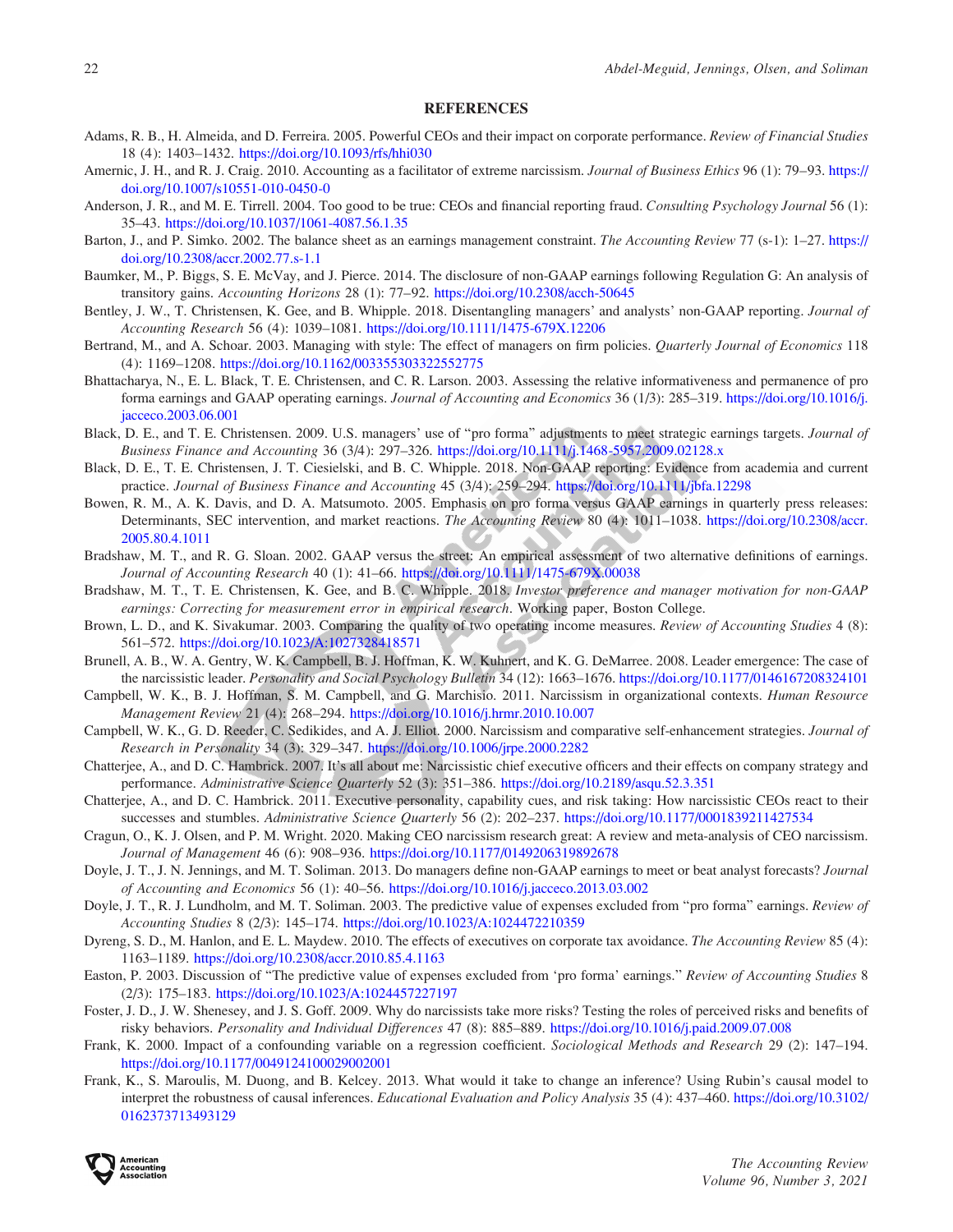- Frankel, R., S. McVay, and M. Soliman. 2011. Non-GAAP earnings and board independence. Review of Accounting Studies 16 (4): 719– 744. <https://doi.org/10.1007/s11142-011-9166-3>
- Frederickson, J. R., and J. S. Miller. 2004. The effects of pro forma earnings disclosures on analysts' and nonprofessional investors' equity valuation judgments. The Accounting Review 79 (3): 667–686. <https://doi.org/10.2308/accr.2004.79.3.667>
- Graham, J. R., C. R. Harvey, and M. Puri. 2013. Managerial attitudes and corporate actions. Journal of Financial Economics 109 (1): 103–121. <https://doi.org/10.1016/j.jfineco.2013.01.010>
- Gu, Z., and T. Chen. 2004. Analysts' treatment of nonrecurring items in street earnings. Journal of Accounting and Economics 38: 129– 170. <https://doi.org/10.1016/j.jacceco.2004.09.002>
- Guest, N., S. P. Kothari, and R. Pozen. 2018. High non-GAAP earnings predict abnormally high CEO pay. Working paper, Cornell University.
- Ham, C., N. Seybert, and S. Wang. 2018. Narcissism is a bad sign: CEO signature size, investment, and performance. Review of Accounting Studies 23 (1): 234–264. <https://doi.org/10.1007/s11142-017-9427-x>
- Ham, C. M., M. Lang, N. Seybert, and S. Wang. 2017. CFO narcissism and financial reporting quality. Journal of Accounting Research 55 (5): 1089–1135. <https://doi.org/10.1111/1475-679X.12176>
- Hambrick, D. C. 2007. Upper echelons theory: An update. Academy of Management Review 32 (2): 334–343. [https://doi.org/10.5465/](https://doi.org/10.5465/amr.2007.24345254) [amr.2007.24345254](https://doi.org/10.5465/amr.2007.24345254)
- Hambrick, D. C., and P. A. Mason. 1984. Upper echelons: The organization as a reflection of its top managers. Academy of Management Review 9 (2): 193–206. <https://doi.org/10.5465/amr.1984.4277628>
- Ingersoll, A. R., C. Glass, A. Cook, and K. J. Olsen. 2019. Power, status and expectations: How narcissism manifests among women CEOs. Journal of Business Ethics 158 (4): 893–907. <https://doi.org/10.1007/s10551-017-3730-0>
- Jennings, J., H. Seo, and M. Soliman. 2020. The market's reaction to changes in relative performance rankings. Review of Accounting Studies 25 (2): 672–725. <https://doi.org/10.1007/s11142-020-09532-1>
- Judd, J. S., K. J. Olsen, and J. Stekelberg. 2017. How do auditors respond to CEO narcissism? Evidence from external audit fees. Accounting Horizons 31 (4): 33–52. <https://doi.org/10.2308/acch-51810>
- Kolev, K., C. Marquardt, and S. McVay. 2008. SEC scrutiny and the evolution of non-GAAP reporting. The Accounting Review 83 (1): 157–184. <https://doi.org/10.2308/accr.2008.83.1.157>
- Lahart, J. 2016a. S&P 500 earnings: Far worse than advertised. Wall Street Journal (February 24). Available at: [https://www.wsj.com/](https://www.wsj.com/articles/s-p-500-earnings-far-worse-than-advertised-1456344483) [articles/s-p-500-earnings-far-worse-than-advertised-1456344483](https://www.wsj.com/articles/s-p-500-earnings-far-worse-than-advertised-1456344483)
- Lahart, J. 2016b. Investing red flag: Pro forma results and share-price performance. Wall Street Journal (March 24). Available at: [https://](https://www.wsj.com/articles/investing-red-flag-pro-forma-results-and-share-price-performance-1458837868) [www.wsj.com/articles/investing-red-flag-pro-forma-results-and-share-price-performance-1458837868](https://www.wsj.com/articles/investing-red-flag-pro-forma-results-and-share-price-performance-1458837868)
- Leung, E., and D. Veenman. 2018. Non-GAAP earnings disclosure in loss firms. Journal of Accounting Research 56 (4): 1083–1137. <https://doi.org/10.1111/1475-679X.12216>
- Maccoby, M. 2000. Narcissistic leaders: The incredible pros, the inevitable cons. Harvard Business Review (January/February). Available at: <https://hbr.org/2004/01/narcissistic-leaders-the-incredible-pros-the-inevitable-cons>
- Malmendier, U., and G. Tate. 2005. CEO overconfidence and corporate investment. Journal of Finance 60 (6): 2661-2700. [https://doi.](https://doi.org/10.1111/j.1540-6261.2005.00813.x) [org/10.1111/j.1540-6261.2005.00813.x](https://doi.org/10.1111/j.1540-6261.2005.00813.x)
- McVay, S. 2006. Earnings management using classification shifting: An examination of core earnings and special items. The Accounting Review 81 (3): 501–531. <https://doi.org/10.2308/accr.2006.81.3.501>
- Michaels, D. and M. Rapoport. 2016. SEC signals it could curb use of adjusted earnings figures. Wall Street Journal (March 16). Available at: <https://www.wsj.com/articles/sec-scrutinizing-use-of-non-gaap-measures-by-public-companies-1458139473>
- Morf, C. C., and F. Rhodewalt. 2001. Unraveling the paradoxes of narcissism: A dynamic self-regulatory processing model. Psychological Inquiry 12 (4): 177–196. [https://doi.org/10.1207/S15327965PLI1204\\_1](https://doi.org/10.1207/S15327965PLI1204_1)
- Olsen, K. J., and J. Stekelberg. 2016. CEO Narcissism and Corporate Tax Sheltering. Journal of the American Taxation Association 38 (1): 1–22. <https://doi.org/10.2308/atax-51251>
- Olsen, K. J., K. K. Dworkis, and S. M. Young. 2014. CEO narcissism and accounting: A picture of profits. Journal of Management Accounting Research 26 (2): 243–267. <https://doi.org/10.2308/jmar-50638>
- O'Reilly, C. A. III, B. Doerr, D. F. Caldwell, and J. A. Chatman. 2014. Narcissistic CEOs and executive compensation. Leadership Quarterly 25 (2): 218–231. <https://doi.org/10.1016/j.leaqua.2013.08.002>
- Patel, P. C., and D. Cooper. 2014. The harder they fall, the faster they rise: Approach and avoidance focus in narcissistic CEOs. Strategic Management Journal 35 (10): 1528–1540. <https://doi.org/10.1002/smj.2162>
- Raskin, R., and H. Terry. 1988. A principal-components analysis of the narcissistic personality inventory and further evidence of its construct validity. Journal of Personality and Social Psychology 54 (5): 890–902. <https://doi.org/10.1037/0022-3514.54.5.890>
- Resick, C. J., D. D. Whitman, S. M. Weingarden, and N. J. Hiller. 2009. The bright-side and the dark-side of CEO personality: Examining core evaluations, narcissism, transformational leadership, and strategic influence. Journal of Applied Psychology 94 (6): 1365– 1381. <https://doi.org/10.1037/a0016238>
- Rijsenbilt, A., and H. Commandeur. 2013. Narcissus enters the courtroom: CEO narcissism and fraud. Journal of Business Ethics 117 (2): 413–429. <https://doi.org/10.1007/s10551-012-1528-7>

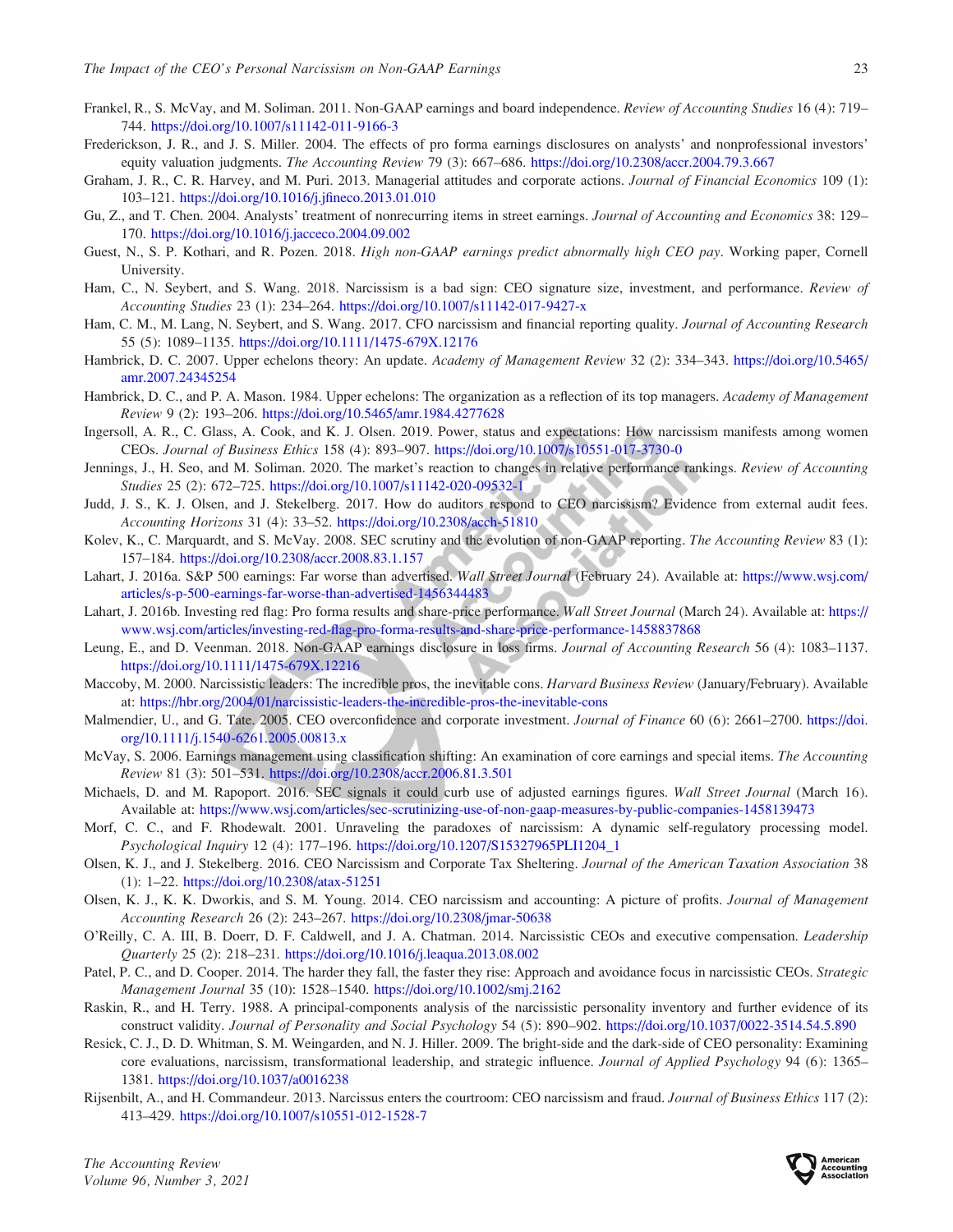- Shumsky, T. and T. Francis. 2016. Accounting choices blur profit picture. Wall Street Journal (June 28). Available at: [https://www.wsj.](https://www.wsj.com/articles/accounting-choices-blur-profit-picture-1467086625) [com/articles/accounting-choices-blur-profit-picture-1467086625](https://www.wsj.com/articles/accounting-choices-blur-profit-picture-1467086625)
- U.S. Securities and Exchange Commission (SEC). 2002. SEC brings first pro forma financial reporting case. 2002-6. Available at: <https://www.sec.gov/news/headlines/trumphotels.htm> (last accessed June 5, 2020).
- Weil, J. 2003. Securities rules help to close the earnings reports GAAP. Wall Street Journal (April 24). Available at: [https://www.wsj.](https://www.wsj.com/articles/SB105113025013952900) [com/articles/SB105113025013952900](https://www.wsj.com/articles/SB105113025013952900)
- Yu, R. 2017. SEC cracking down on fuzzy math in company earnings. USA Today (January 12). Available at: [https://www.usatoday.com/](https://www.usatoday.com/story/money/2017/01/12/sec-cracking-down-fuzzy-math-company-earnings/96451422/) [story/money/2017/01/12/sec-cracking-down-fuzzy-math-company-earnings/96451422/](https://www.usatoday.com/story/money/2017/01/12/sec-cracking-down-fuzzy-math-company-earnings/96451422/)
- Zhou, X. 2001. Understanding the determinants of managerial ownership and its relationship to firm performance: comment. Journal of Financial Economics 62: 559–571. [https://doi.org/10.1016/S0304-405X\(01\)00085-X](https://doi.org/10.1016/S0304-405X(01)00085-X)
- Zhu, D. H., and G. Chen. 2015a. Narcissism, director selection, and risk-taking spending. Strategic Management Journal 36 (13): 2075– 2098. <https://doi.org/10.1002/smj.2322>
- Zhu, D. H., and G. Chen. 2015b. CEO narcissism and the impact of prior board experience on corporate strategy. Administrative Science Quarterly 60 (1): 31–65. <https://doi.org/10.1177/0001839214554989>

**Propriet SILES**